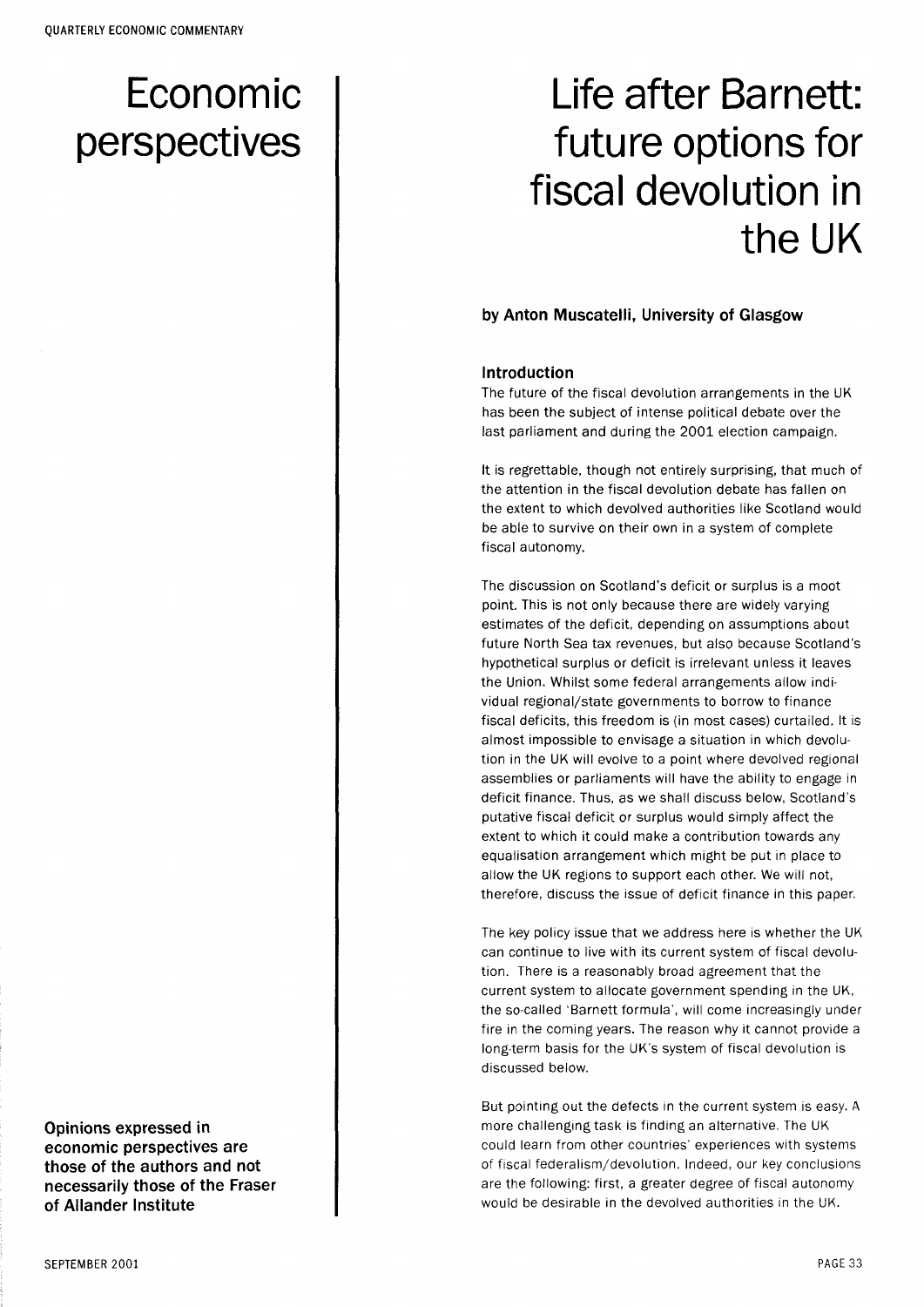Second, if the devolved authorities are to be given additional powers to raise taxes, it is likely that personal income taxation is the most promising form of devolved taxation.

### The 'Barnett Formula'

Currently, the spending budgets of Scotland, Wales and Northern Ireland are determined according to the so-called 'Barnett formula', a system devised in 1978, and named after the then Chief Secretary to the Treasury Joel (now Lord) Barnett MP.

Historically government spending per capita in Scotland has been higher than in England: in 1998-99 , Scottish spending per head was 24 per cent higher than in England. Scotland's spending per head even exceeds that of less wealthy northern English regions. Over time, these disparities will disappear, thanks to the workings of the formula (the socalled 'Barnett squeeze') which will cause spending per head to converge to English levels. How quickly that happens depends on a number of factors, but in 15-16 years spending per capita in Scotland will be just 10% above English per capita levels, given current macroeconomic trends.

It should be stressed, however, that until recently the 'Barnett squeeze' has not operated as envisaged by the formula. In the late 1970s, per capita spending in Scotland was about 22% higher than in England, so the situation has not deteriorated. The reason for this is twofold: first, because the Barnett formula was not adjusted to take account of Scotland's population, which declined between 1976-88. However, the intention is that the formula will be adjusted to take account of population changes, so that the 'Barnett squeeze' should take effect from now onwards.

Another way in which the Barnett allocation can be bypassed is if the UK government makes decisions which lead to additional costs for the Scottish parliament (e.g. decisions on NHS pay which apply throughout the UK), or the UK government makes a general adjustment to public expenditure programmes which it wishes to see applied uniformly across the UK. There have been a number of occasions when the formula has been bypassed. If these exceptions, which vary from year to year, occur with a certain frequency, then the 'squeeze' would be delayed.

However, regardless of whether the squeeze will operate uniformly over the next decade to bring Scottish spending closer in line with English spending levels, this system of fiscal devolution fails on two counts. First, there is no inherent logic behind the Barnett formula, which bears no explicit relation to the spending needs of the devolved authorities. Second, the current arrangements involve little fiscal autonomy, and elected regional politicians are not properly accountable for their spending decisions.

The issue of what level of spending in Scotland would appropriately reflect 'needs' is discussed below. If the

'Barnett squeeze' is allowed to operate as envisaged, the current system of spending allocation may come under attack from within Scotland. There is no doubt that as the 'squeeze' begins to bite it will become more difficult for the Scottish Parliament to sustain its existing spending commitments. English politicians will also continue to attack it, especially if devolution is extended to the English regions. If the Labour government maintains its promise of consultation on English regional devolution during its second term of office, the issue of relative spending levels in the poorer English regions compared to Scotland and Wales will be under the spotlight.

The reason why a system of fiscal devolution should involve at least some element of fiscal autonomy is that it ensures greater accountability. Fiscal autonomy brings together the authority to spend with the responsibility of taxation, and this helps to promote fiscal responsibility amongst local politicians and electorates. To put this another way, allowing devolved authorities the power to spend without the responsibility to tax involves separating the benefits from increased spending from the costs of raising the required revenue, which is undesirable. The justification for this statement can be found in public finance theory and can be stated as follows. If local fiscal expenditures are financed through lump-sum grants from central government, one would expect a benevolent local government to allocate spending in such a way as to maximise social welfare subject to the constraint that the entire central government grant is spent. However, each local government does not have any incentive to consider the opportunity cost of raising additional taxation (i.e. lower private expenditures). Hence, in some devolved authorities public goods might be over-provided for (the marginal benefit of the public goods provided is less than the marginal benefit of a hypothetical tax rebate), and in others there might be under-provision. (Unless by some miracle of central planning, central government allocations fully match the opportunity costs of taxation with the marginal benefits of additional public spending for each local government). This is the sense in which fiscal devolution without fiscal autonomy makes local politicians less accountable.

## Fiscal autonomy - a comparison with other countries

As shown in Table 1, the UK has one of the least decentralised tax systems in the developed world. This is measured by the proportion of sub-national spending financed through taxes raised locally. Unlike other countries, the devolved authorities in the UK rely almost exclusively on hand-outs (block grants) from central government.

Admittedly the figures shown exaggerate the UK's position because a number of countries use tax-sharing systems. Under tax-sharing arrangements central government remains in charge of the collection of most of the main taxes (personal income tax, corporation tax, VAT), but regional governments are assigned some proportion of the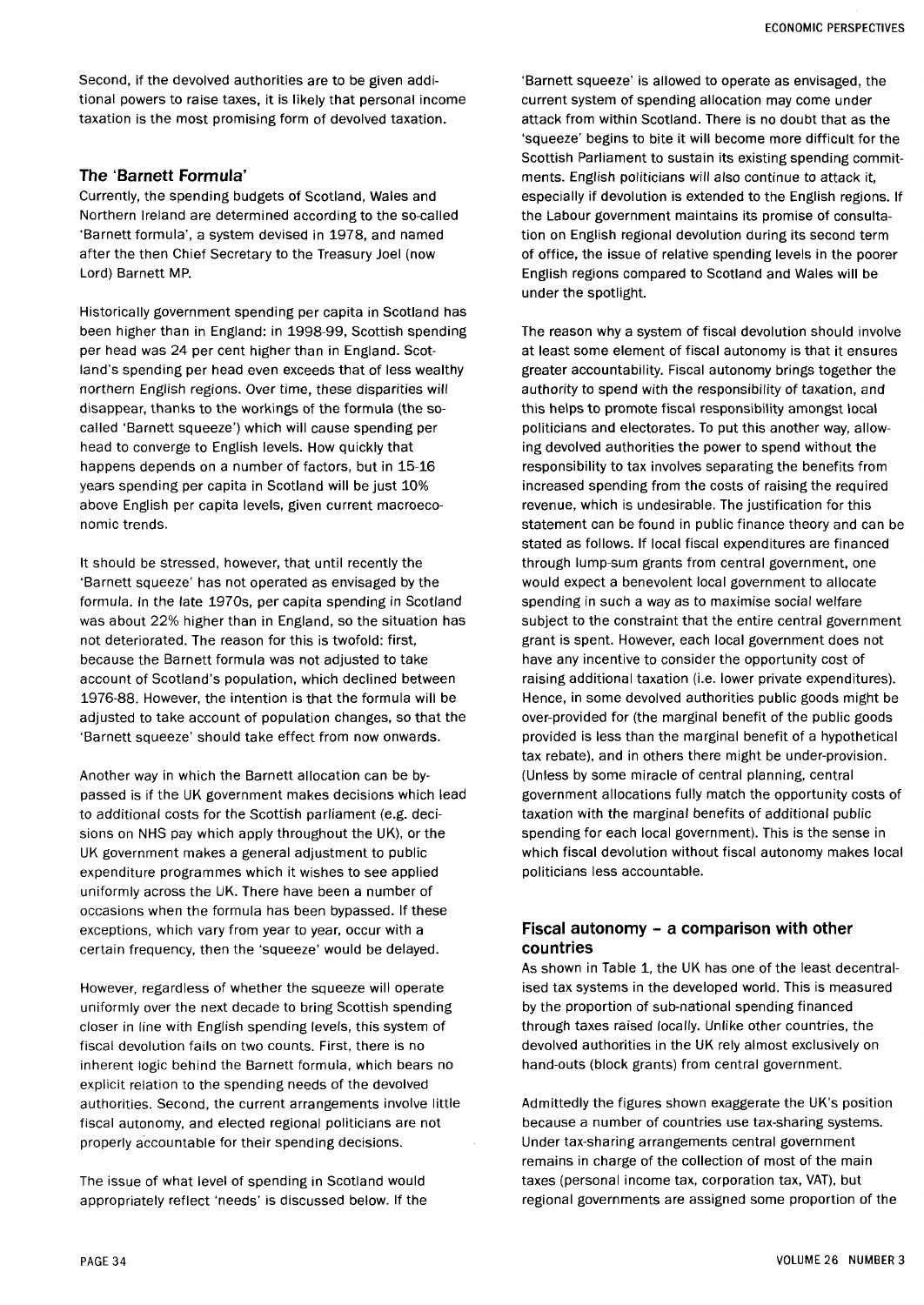revenues collected in their own territory. In countries where these arrangements are prevalent (e.g. Germany, Spain, Norway) regional/state governments do not have the ability to alter tax rates or their tax base. Whilst it could be argued that tax-sharing does little to ensure greater accountability compared to direct government hand-outs, it shows clearly how much each region is raising in tax. The crosssubsidisation between regions therefore becomes much more transparent. It does imply that any discussion of expenditure decisions at a regional/state level is accompanied by a discussion of how regional budgets are determined.

To go beyond tax-sharing towards substantial fiscal autonomy (as in the USA, Canada, Australia) state/regional governments have to be allowed to set their own rates of tax. This is not without problems. It would be undesirable, given the high mobility of businesses, to give UK regions the power to alter corporation taxes. Most small countries avoid regional differentials in corporate taxes because they can lead to distortions in the location decisions by businesses, and tax avoidance through transfer pricing arrangements. There are also major administrative costs in varying multi-stage taxes such as VAT at a regional level. E-commerce is also progressively eroding the ability to vary value added or sales taxes at a regional level, as many US states are finding out to their cost.

If the UK wants to extend the tax-raising power of the devolved authorities, it should do so through regional personal income taxation. In Scotland this would simply extend the scope which Holyrood already has to vary the rate of income tax. Local income taxes are used in small countries (Denmark, Sweden, Switzerland) as well as large federations, and are relatively simple to implement.

# Devolving personal income taxation - a recipe for over-taxation?

The issue of whether devolved regional government can lead to an excessive burden of taxation is an important issue. It is also one that featured prominently in the Scottish referendum campaign which led to devolution, despite the limited range of tax-varying powers planned for Holyrood.

A recent comparison of taxation in federal and non-federal states has shown that, in general, there is no evidence that income taxation is higher in federal states where both national and sub-national (state/regional) government cooccupy the same tax base than in non-federal states. But perhaps this is not surprising, given that the countries concerned include the USA and Switzerland.

From the viewpoint of economic theory, regional governments will be limited in the extent to which they can increase personal income taxation because of the mobility of the tax base. Tax competition between regions in federations has always ensured that no single regional govern-

ment can steadily increase the burden of taxation. In the Scottish context we have already seen how some political parties have been keen to commit not to use the devolved tax powers in the foreseeable future. Whilst some tax differentials are bound to arise in a fully devolved UK system with regional taxes, these differentials are likely to be small because of tax competition.

Paradoxically, a more serious problem for the regional tax authorities is an increase in national taxation. If there are increases in national income taxes, regional governments face the strategic problem of whether to hold their additional taxes at current levels. If they are concerned that this will take tax rates to a point where outward migration rates are increased, the regional government's ability to determine its own tax revenue yield will be affected. These strategic interactions between national and sub-national governments co-occupying the same tax base are known as vertical tax externalities, and limit the effective degree of fiscal autonomy granted to the regions.

Another important issue is whether regions should have any say in determining the progressivity of the taxation system, i.e. whether they should be able to have some say not only in setting the basic rate of income tax, but the whole structure of personal income tax rates. Generally this latitude is allowed to sub-national governments in federations (e.g. the USA, Switzerland). Other countries which have adopted local income taxation often impose strict limits on the actions of the sub-national governments. For instance, in Denmark sub-national authorities can only impose a flat-rate tax which is additional to national marginal tax rates, and avoids intense tax competition between geographically small units. These flat-rate piggyback income taxes are set in such a way as to achieve a balanced budget. Another issue which must be confronted is the administrative cost of allowing very different regional personal income tax systems to run side-by-side: this tends to reduce the economies of scale of having a national tax assessment and collection system. Having said this, in Switzerland, very different Cantonal tax system do seem to coexist.

## Should tax-sharing include natural resource (oil and gas) taxation?

A key issue in the UK debate on devolution is what should happen to taxes on natural resources. Very few countries devolve taxation on natural resources. Those who do are generally federations (USA, Canada), and they have done so for historical reasons, as royalties and levies were traditionally under the control of the states and provinces. In the 1970s, natural resource taxation has become a real issue in these countries, as resource-rich provinces and states began to witness a massive rise in their fiscal capacity.

However, devolving natural resource taxes also creates problems. In Canada, the province of Alberta in Canada built up a 'heritage saving trust' with oil revenues, but its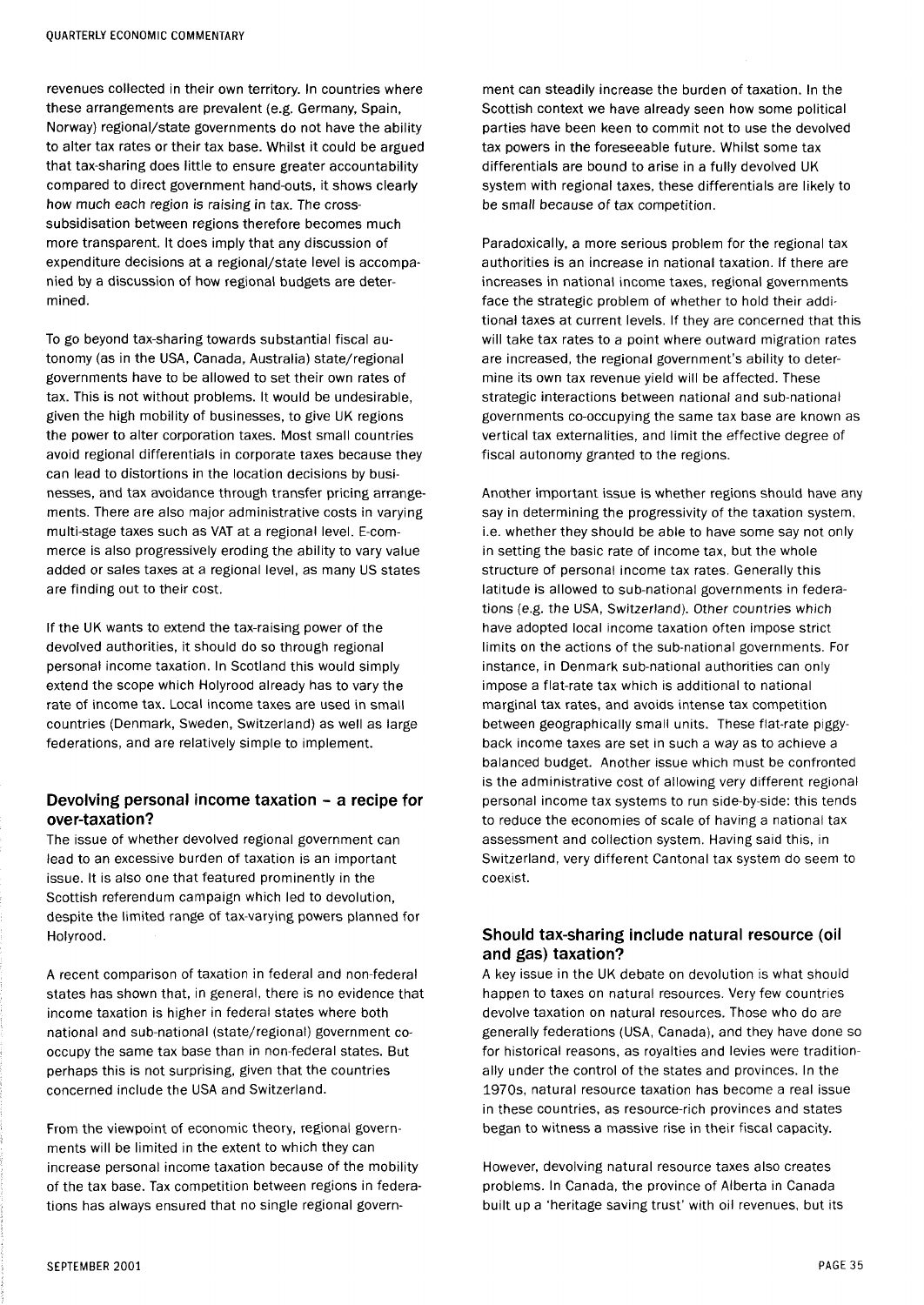Taxation of oil has long been central to the debate on Scottish devolution and independence. Would it make sense for the UK to follow the example of federal states and devolve natural resource taxation?

The answer is probably no, for three reasons. The first is that the completion of the devolution settlement in the UK will possibly need to include some element of fiscal equalisation for the regions. Devolving tax revenues will, as in the case of Canada, impose strains on the fiscal equalisation system. Specifically, oil tax revenues fluctuate over time, and are sensitive to the current and expected future oil price. Large fluctuations in the fiscal capacity of the UK regions will not be easy to handle in a fiscal equalisation system which is designed to smooth out trends in relative fiscal capacity. Second, in the case of the UK the distribution of natural resources is very uneven, more than in the USA. Again this argues against the assignment of natural resource taxes to sub-national levels. Devolving petroleum revenues will require a considerable interregional adjustment through a fiscal equalisation system which will distort local taxation and expenditure decisions.

The third reason is that UK oil and gas tax revenues are likely to shrink considerably over time, and devolution at this stage will complicate the tax assignment and equalisation arrangements. The UK's oil and gas taxation comes from four sources: petroleum revenue tax, corporation tax, royalties, and licence fees. Of these, petroleum revenue tax has traditionally been the biggest source of revenue from oil and gas. The tax yield on upstream activities has varied considerably in the 1990s, and has recently risen again, although a much smaller proportion now derives from petroleum revenue tax (PRT), royalties and licences (respectively about £1 billion and £250 million in 1999-00). Corporation tax on upstream activities now takes up a much bigger share (about £1. 3 billion in 1999-00). On the assumption that by 'devolving oil taxes' we imply only PRT and royalties/fees, this would only include a sum destined to decline through time. PRT revenues have varied markedly in the 1990s, and are destined to fall further. One major problem is that, although the oil industry predicts continued production for another decade at current levels, there will eventually be considerable decommissioning costs. These are estimated at about £8.5 billion and most of these expenditures will be allowable for tax purposes: even though current PRT revenue flows seem healthy, they pale into insignificance when these decommissioning costs are taken into account. Kemp and Stephen (2001) estimate, under a variety of scenarios for the oil price, that from 2018-2025 aggregate PRT relief will exceed PRT payable and in some years reaches £100 million per year even at a price of \$20-28 per barrel.

For all these reasons, it seems sensible not to devolve natural resource taxation in the UK, and particularly oil and gas taxation.

### Fiscal equalisation

If the UK adopts regional fiscal autonomy or tax-sharing it will have to confront the problem of redistributing revenues between richer and poorer regions. Such schemes have a long tradition in some countries (e.g. Germany, Australia, Canada, Switzerland), and have recently been introduced in others to with increasing devolution (e.g. Italy). Those countries that do not have such systems of 'interregional solidarity' use central government grants (based on social need) to perform this task. Imagine a future system of devolved government in the UK which is extended to the English regions. There will be wide disparities in the tax generating capacities of Scotland, Wales, and the North of England compared to the South of England. Some central grant allocation based on social criteria or a scheme of tax revenue redistribution between poorer and richer regions will be needed.

# Measuring need on a regional basis

If central government grants remain a major part of UK regional budgets (for instance as part of a regional equalisation system), these should be based on specific criteria. Most other countries have moved away from historic allocations (such as Barnett) towards formula-based grants which explicitly recognise local needs. Japan, Spain and the Nordic Countries all base their regional spending allocations on measurable criteria which reflect geographic disadvantage (population dispersion, degree of urbanisation, climate), social inequality (relative poverty, housing quality), and the demand for public services such as health and education (demographic characteristics).

In Japan, for instance, 24 different types of public services are defined, unit costs of provision are calculated, and modification coefficients are applied to take account of the needs of each locality. The modification coefficient, which allocates more to needy regions, will include factors such as density of population, climate, rapid population growth, and financial capacity. In Spain, a revenue-sharing system has been in operation since 1996. This was designed to allow regional governments to finance a level of public services similar to that which applied prior to the new Spanish devolution arrangements. In deciding the shares, weights are given to indicators such as population, relative poverty, insularity, population dispersion, and geographical size. In Denmark, social criteria such as single parenthood, quality of housing, unemployment, and ageing population are used to determine allocations.

If future UK governments are serious about pursuing a social justice agenda it is essential to match spending allocations to measured regional needs. Clearly one should not embark on producing an allocation system which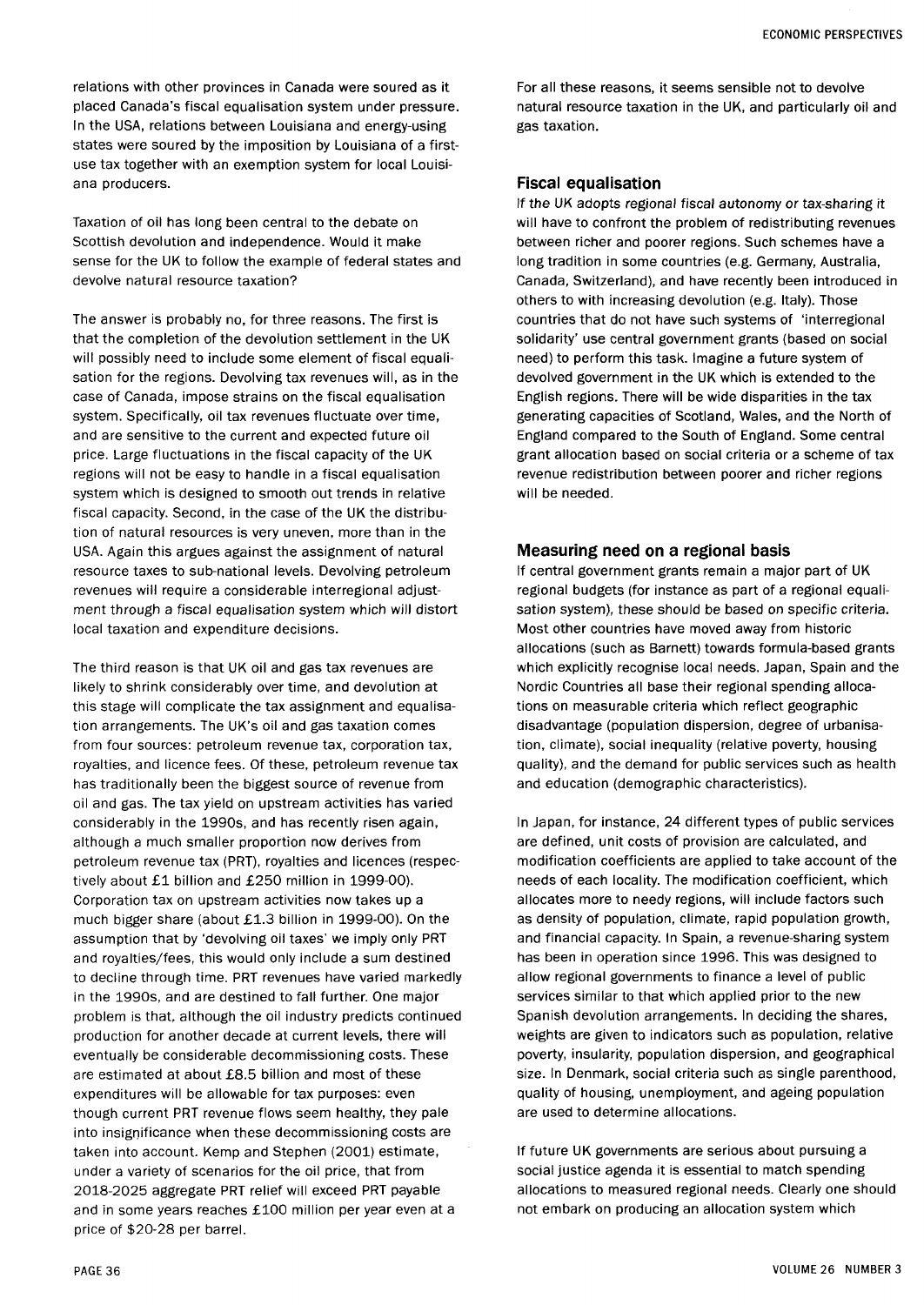proliferates the number of indicators, and results in a formula that is so complex as to be poorly understood. Other countries have not been immune from the criticism that, by using a myriad of criteria to measure spending needs, the allocation of government spending is obscured. However, it is difficult to counter the argument that some objectivity in measuring regional needs would be preferable to none. The UK, as far as allocating its grants to the devolved assemblies is concerned, is out on a limb.

# Conclusion

The current devolution arrangements in the UK have a limited shelf life. Some politicians and pundits have recently commented that these discussions are 'purely academic' or 'ahead of their time'. This is remarkably shortsighted. Until recently, the UK distinguished itself from other countries by its emphasis on centralisation and tight control on local government. Since 1992 we have finally seen some important changes, with greater trust and responsibility being placed in devolved government and local democracy. But the UK devolution project still has serious flaws. Academics have a duty to point these out and to propose possible solutions. These issues will soon be centre-stage in the political arena, and it would be best not to dismiss them.

#### References

Bell, D.N.F. (2001). The Barnett Formula.' mimeo, University of Stirling, January.

Bell, D.N.F., Dow, S., King, D. and N. Massie (1996). Financing Devolution. Hume Papers on Public Policy, vol.4, n.2

Cuthbert, J. and Cuthbert, M. (2001). 'The Barnett squeeze in spending review 2000.' Quarterly Economic Commentary, May 2001, pp.27-33.

Cuthbert, J. (2001). 'The effect of relative population growth on the Barnett squeeze.' Quarterly Economic Commentary, May 2001, pp.34-7.

Keen, M.J. (1997). 'Vertical tax externalities in the theory of fiscal federations.' IMF Working Paper n. 97/173.

Kemp, A.G. and L. Stephen (2001). 'Economic aspects of field decommissioning in the UKCS.' University of Aberdeen, North Sea Study Occasional Paper n. 81.

McClure, C.E. and P. Mieszkowski (1983). Fiscal Federalism and the Taxation of Natural Resources. Laxington MA: Laxington Books.

Midwinter, A. (2000). 'Devolution and public spending: arguments and evidence.' Quarterly Economic Commentary, October.

National Audit Office (2000). Inland Revenue: Petroleum Revenue Tax. Report by the Comptroller and Auditor General. HC 5 Session 2000-01 - 14 December 2000.

Ter-Minassian, T. (1997) (ed.) Fiscal Federalism in Theory and Practice. Washington DC: IMF.

Twigger, R. (1998). 'The Barnett formula.' House of Commons Library: Economic Policy and Statistics Section, Research Paper n.98/8.

#### **Endnotes**

- 1 For a detailed analysis of the history of the Barnett formula, see Twigger (1998), Bell et a/. (1996). The Barnett formula was revised in 1992 by the then Chief Secretary of the Treasury Michael Portillo. He modified the formula so that Scotland received a smaller share (10.66%) of changes in programmes other than Law and Order, compared to 11.76% under the original Barnett formula. This was to reflect Scotland's falling share of the UK population. The share of changes in expenditure is sometimes referred to as the Barnett-Portillo factor.
- 2 Assuming a rigorous application of the formula, and a growth in UK nominal government spending of about 5%. A lower rate of nominal public spending growth will delay the adjustment (see Bell et al., 1996, Bell, 2001). Another complication is the impact of different rates of population growth in Scotland (and Wales) relative to England: Cuthbert (2001) shows that a more rapid growth rate in population in England can offset the effects of the squeeze, if combined with a low rate of growth in public spending (given a constant Barnett-Portillo factor).
- 3 This has led some commentators (e.g. Midwinter, 2000) to support the continuance of the Barnett formula as convergence has been negligible in the 1990s. However, as pointed out by Cuthbert and Cuthbert (2001), the offset in convergence in the 1990s is probably attributable to once-and-for-all effects such as faster relative population growth in England and increased spending outside the formula.
- 4 Indeed, matters are made worse in the UK by the complexity of the Barnett formula, and the fact that some UK spending decisions by-pass it. This makes it very difficult for the average voter to discriminate between different policy platforms in Scotland because each politician has an incentive to obfuscate the issue of affordability in promoting spending decisions. The political economy of devolved government may also be made more complex by the fact that if different parties hold power in Westminster and in the devolved authorities the incentives to bypass the Barnett formula will be less than if the same political party holds power in both.
- 5 See Keen (1997).